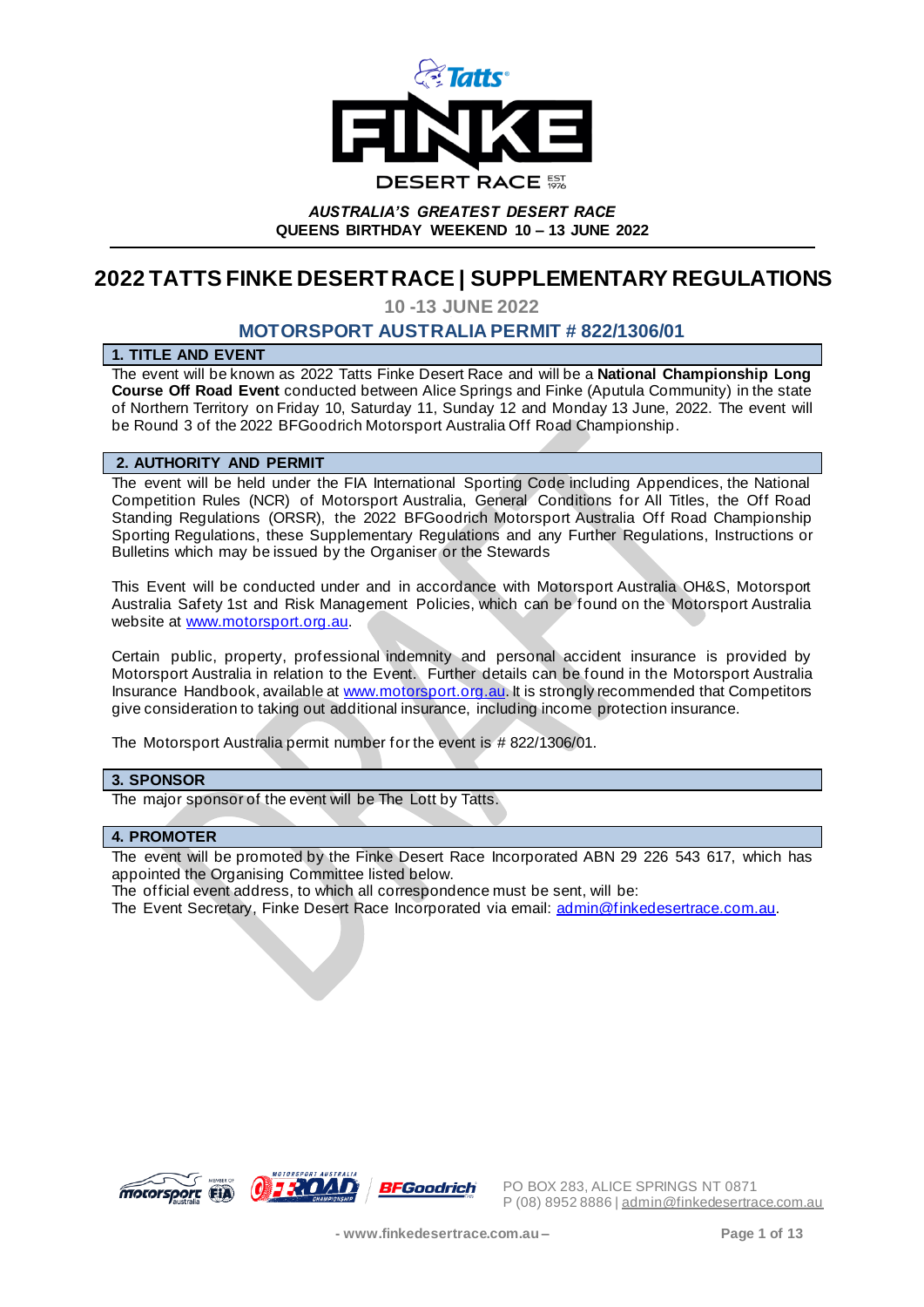

#### **5. ORGANISING COMMITTEE**

The Organising Committee of the event will be: Antony Yoffa Kelsey Branford Leanne Southam Daniel Sawyer<br>
Glen Auricht Josh Clarke Tammy Fitzgerald Sally Preece

Tammy Fitzgerald Sally Preece Emma Williams

#### **Official Contact Details:**

Finke Desert Race Incorporated PO Box 283, Alice Springs, NT, 0871 Phone: 08 89528886 E-mail: admin@finkedesertrace.com.au

## **6. STEWARDS OF THE MEETING**

1. Alan Evans 1062487

2. Keith Sharman 1093858

3. Phillip Gray 1033215

#### **7. PRINCIPAL OFFICIALS**

| Position                           | Official                                  | Licence No.        | <b>Contact Phone Number</b> |
|------------------------------------|-------------------------------------------|--------------------|-----------------------------|
| Clerk of the Course                | Marilyn Emmins                            | 9884640            | 0418 301 512                |
| Assistant Clerk of the Course      | Steven Chopping<br><b>Kelsey Branford</b> | 9551290<br>1032294 | 0408 087 504                |
| Secretary of the Meeting           | Kelsey Branford                           | 1032294            |                             |
| Chief Time Keeper / Scorer         |                                           |                    |                             |
| <b>Chief Scrutineer</b>            | <b>Fred Severin</b>                       | 9656642            | 0418 850 826                |
| Medical Response Coordinator       | TBD                                       |                    |                             |
| Competitor Relations Officer (CRO) | Ben Erceg                                 | 9023988            |                             |
| Event Checker                      | Ryan Branford                             |                    |                             |
| <b>Technical Delegate</b>          | Daniel Rogers                             | 1504039            |                             |
| <b>Spectator Safety Officer</b>    | Josh Clark                                |                    |                             |
| <b>AORC Sporting Director</b>      | Ben Erceg                                 |                    |                             |

#### **8. ENTRY DETAILS**

Entries open on Tuesday 1 March 2022 and close at 5.00pm on Friday 20 May 2022.

The fee for entries received by 5.00pm on Sunday 24 April 2022 will be \$1320.00 for all Competitors who are not previous Finke Kings of the Desert.

The fee for entries received after Sunday 24 April 2022 until the closing date will be \$1435.00 (GST inclusive) for all Competitors. This fee includes Australian Off Road Championship promotional fee that is collected by the Organisers and remitted to Motorsport Australia.

No entries will be received after 5.00 pm (CST), Friday 20 May 2022 (see note above about closing date). Second Navigators may compete, providing they are properly nominated on the entry form and an additional fee of \$95.00 is paid.

*COVID-19*

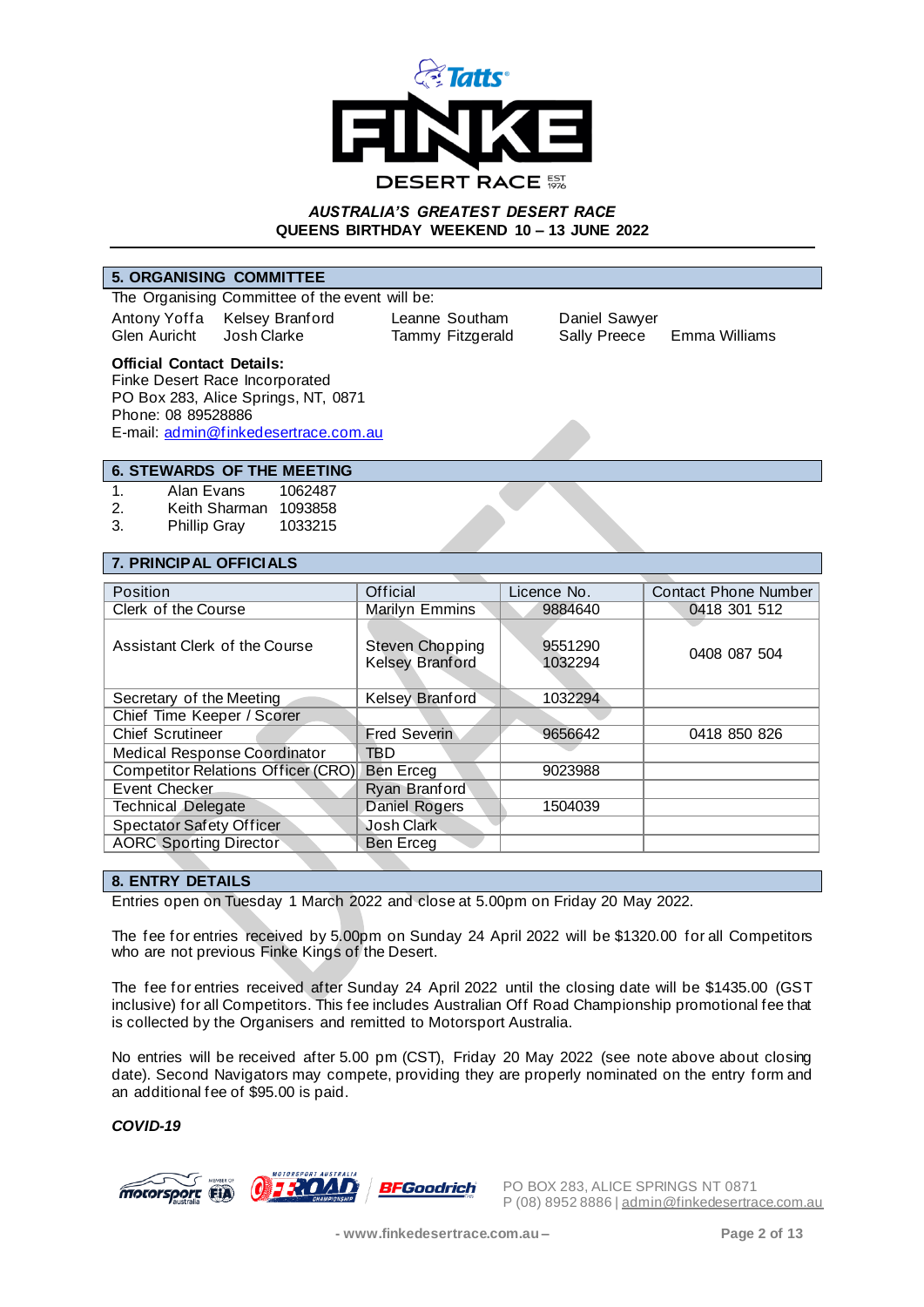

This event will run under the Motorsport Australia – 'Return to Race' policy and any Government requirements and restrictions at the time of the event, including the following changes:

- Entry form online and upload of evidence: licence, club card, logbook
- Service/Pit crew nominations (full name, phone number, address, age)
- Self-Scrutiny and scrutiny spot checks, apparel restrictions
- Competitor briefings electronic versions

The Finke Desert Race Committee needs to have a COVID safety plan approved by the NT's Chief Health Officer to conduct the event in 2022. Once the plan is approved by the CHO, it will be provided to all competitors.

## *CAMPING*

Finke Campground – In conjunction with the Central Land Council acting on behalf of the traditional owners at Aputula, the Finke Desert Race Committee is to introduce a fee for camping within the overnight Finke Race Camp which is located on the Aputula Aboriginal Land Trust. The proceeds will be used both for the protection of sacred sites and to benefit the landowners. This is no different to paying a fee when camping on private property. Crew passes will also have a camping levy included. We appreciate the understanding of competitors.

#### *GPS TRACKERS*

All vehicles will be fitted with a GPS tracker. Each GPS tracker will be supplied by the club and do not require hard-wiring into race vehicles. Log books will be returned when the GPS tracker is returned to the club.

#### *ENTRY LIMIT*

Entries are limited to **165** and acceptance will be determined in order of receipt. All entries must be made via the official on-line entry available at www.finkedesertrace.com.au and must be accompanied by the requisite Entry Fee.

Entries will not be accepted unless accompanied by the relevant payment.

Competitors and their crew must adhere to the events COVID Safety Plan which will be emailed to all competitors prior to the event. Failure to adhere to the plan may result in instant disqualification.

Refunds of entry fee after Sunday 24 April 2022 will be at the discretion of the committee. Any refunds granted up to Friday 20 May 2022 will incur an administration fee of \$200. There will be no refunds of entry fee or part thereof after Friday 20 May 2022.

All payments are to be made via the online entry system at www.finkedesertrace.com.au.

The Organisers reserve the right to refuse an entry in accordance with the provisions of The National Competition Rules of the 2022 Motorsport Australia Manual.

The Organises reserve the right to postpone, abandon or cancel the event as may be decided by the Clerk of the Course in conjunction with the Stewards of the competition. In the event of a cancellation a \$200 administration fee will be deducted from any refund given.

The Organisers reserve the right to abandon, cancel or postpone the event in accordance with the NCR's of the 2022 Motorsport Australia Manual (or to cancel the event if less than 70 entries are

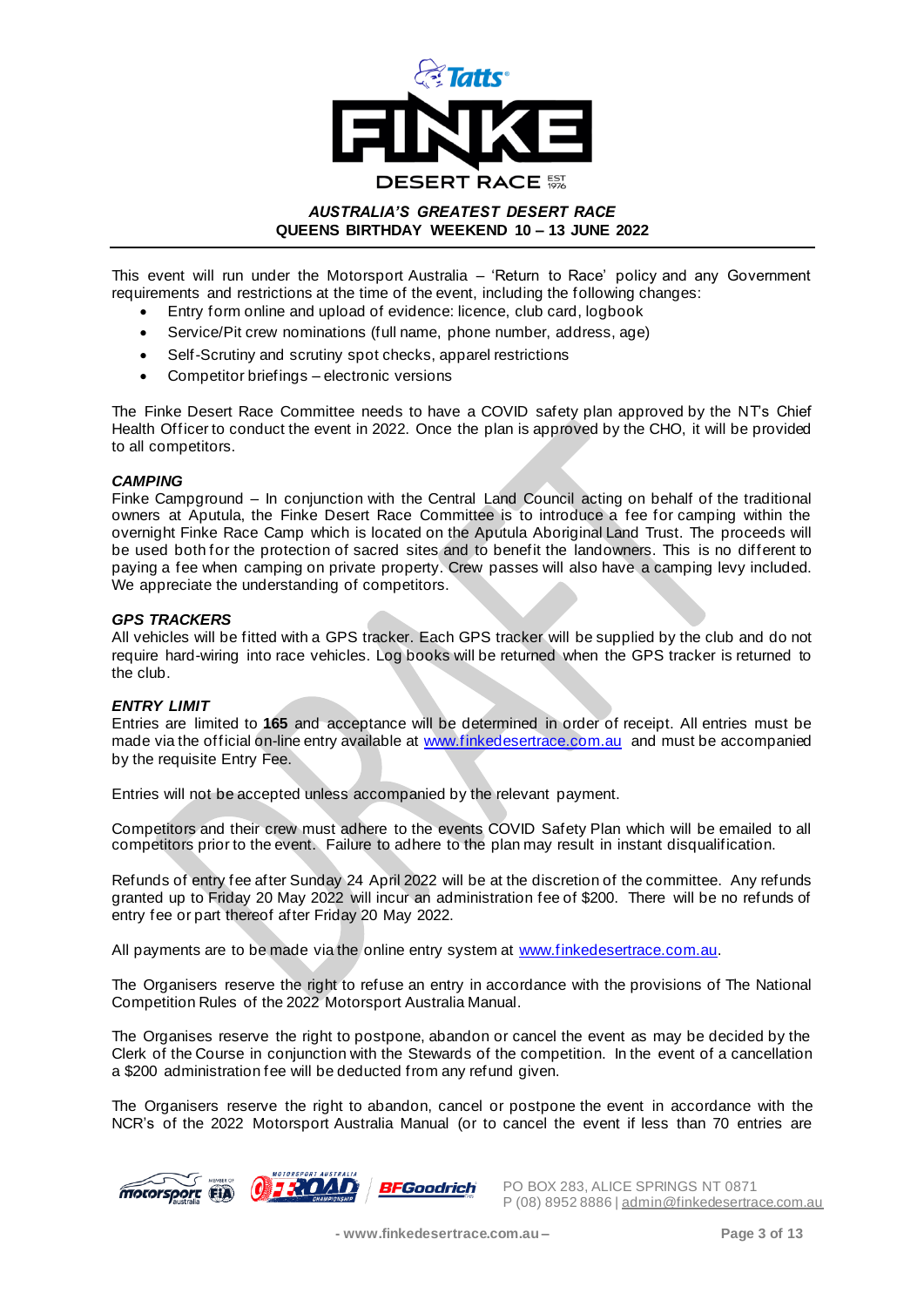

received by close of entries). The organisers reserve the right to refuse an entry without assigning a reason - refer to the NCR's.

Classes recognised by Tatts Finke Desert Race for the purpose of awards are:

| <b>Class</b>                  | <b>Class Name</b> | <b>Class Description</b>                                          |  |  |
|-------------------------------|-------------------|-------------------------------------------------------------------|--|--|
| Pro                           | Pro Buggy         | Buggies with engines not exceeding 6000cc (P) / 7200cc (D)        |  |  |
| <b>Prolite</b>                | Prolite Buggy     | Buggies with engines up to 3500 naturally aspirated               |  |  |
| SportsL                       | Sportslite        | Buggy or Extreme 2WD with production car based petrol engines,    |  |  |
|                               |                   | with engine capacity for naturally aspirated engines to a maximum |  |  |
|                               |                   | of 2500cc or four (4) cylinder forced induction engines to a      |  |  |
|                               |                   | maximum capacity (swept volume) of 1600cc                         |  |  |
| S1650                         | Super 1650 Buggy  | Buggies with engines not exceeding 1650cc                         |  |  |
| Sport                         | Sportsman Buggy   | Buggies with engines not exceeding 1330cc                         |  |  |
| P <sub>2</sub> W <sub>D</sub> | Performance 2WD   | Modified 2WD not exceeding 6000cc (P) / 7200cc (D)                |  |  |
| X <sub>2</sub> W <sub>D</sub> | Extreme 2WD       | Highly modified 2WD not exceeding 6000cc (P) / 7200cc (D)         |  |  |
| P4WD                          | Production 4WD    | Production 4WD not exceeding 6000cc (P) / 7200cc (D)              |  |  |
| X4WD                          | Extreme 4WD       | Highly modified 4WD not exceeding 6000cc (P) / 7200cc (D)         |  |  |
| <b>SXST</b>                   | SXS Turbo         | Off Road recreational vehicles (e.g., Polaris, Can-Am) with a     |  |  |
|                               |                   | supercharged/turbocharged engine capacity not exceeding           |  |  |
|                               |                   | 2050 <sub>cc</sub> .                                              |  |  |
| SXS S                         | SXS Sport         | Off Road recreational vehicles (e.g., Polaris, Can-Am) with a     |  |  |
|                               |                   | naturally aspirated engine of a capacity not exceeding 1200cc.    |  |  |

## **9. DOCUMENTATION AND SCRUTINY**

#### *9.2 DOCUMENTATION*

In order to participate in the Motorsport Australia Off Road Championship's (AORC) Finke Desert Race, an applicant must complete an application for a Motorsport Australia Off Road Special endorsement.

To qualify for a Motorsport Australia Off Road Special endorsement each applicant must satisfy one of following criteria:

1. Competed in a minimum of two AORC rounds within the last 24 months OR

2. Has scored AORC outright points in a round of the previous season

(No minimum number of points required)

OR

3. Must meet 100 points by fulfilling the following criteria:

- a. 50 points, per Finke Desert Race event competed at in the last five years
- b. 25 points, per AORC event competed at in the last five years
- c. 10 points, holding a current Motorsport Australia Off Road Licence for more than three years
- d. 5 points, holding a current Motorsport Australia Off Road Licence for less than three years

Notwithstanding the above criteria, participation may be permitted on a case-by-case basis where the individuals satisfy Motorsport Australia that the following requirement(s) have been met:

A. Observed at two local Motorsport Australia Off Road Events having demonstrated a high level of vehicle control and course awareness in the past three years

A submission to *offroad@motorsport.org.au* with endorsements from the event's Clerk of the Course must be received four weeks prior to Finke. Once a competitor has expressed their intent to compete at Finke their eligibility status will be cross-checked with Motorsport Australia.

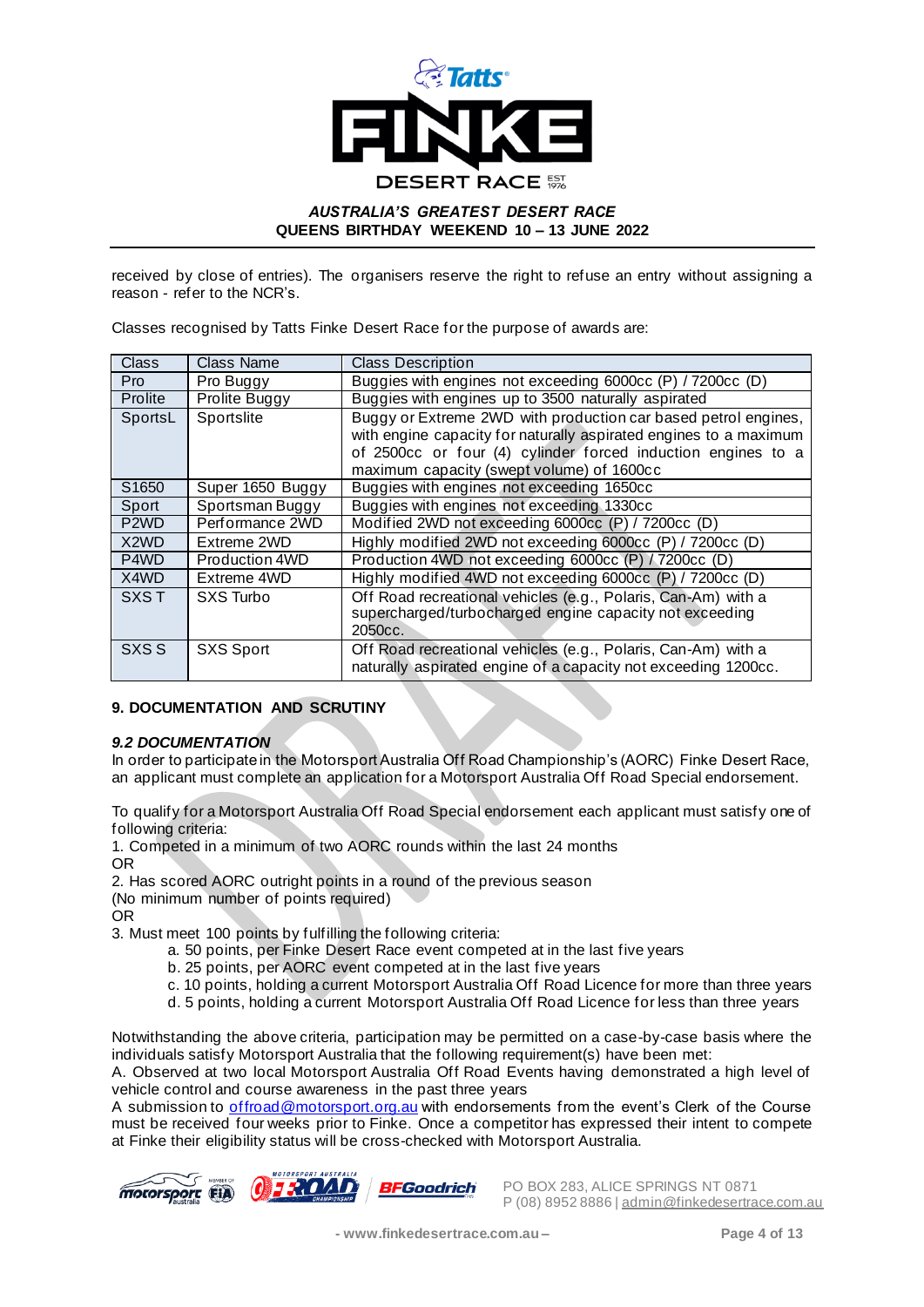

If eligible, a competitor will be issued an 'Off Road Special' endorsement which is valid for that year only. A 'Letter of Competition Participation' will also be accepted and can be obtained through the administration by contacting offroad@motorsport.org.au.

Motorsport Australia reserves the right to exercise their discretion when issuing an 'Off Road Special' endorsement to competitors who have demonstrated their competence in an event such as the Finke Desert Race.

Evidence of the following documentation must be provided to the Finke Office prior entries closing on Friday 20 May 2022. Motorsport Australia Off Road Competition licences (minimum of Off Road Special or Off Road Navigator), Motorsport Australia Pass Books, Motorsport Australia vehicle log books, current Motorsport Australia affiliated club membership cards, and Competitor (if not the Driver) licences (if applicable).

Mandatory written proof of current ambulance cover is required at Registration, this applies to all competing Crew and nominated Pit Crew. Those interstate Competitors who do not have or cannot prove such cover; will be able to purchase a 30-day cover from St. John Ambulance on Telegraph Terrace Alice Springs. It is mandatory for a Crew Member involved in an accident to report to the nearest event Medical Officer for examination, notwithstanding the severity of the incident.

Motorsport Australia vehicle logbooks will be collected at registration and held until the event transponders are returned by the conclusion of the event.

#### *9.1 SELF-SCRUTINY*

Each competitor is required to complete and return their self-scrutiny statement of vehicle compliance by the close of entries on Friday 20 May 2022. Incomplete or incorrect declarations may affect you starting the event.

Self-scrutiny vehicle check list is to be used as a resource by competitors with which to check and prepare competition vehicles.

Competitor apparel and vehicle safety audits will take place at the event's Scrutineering Night on Friday 10 June 2022. The event will commence at 4.00pm and concludes at 9.00pm. Scrutiny venue is located at the Finke Desert Race Start Finish Line Precinct, South Stuart Highway, Alice Springs. The following items MUST be produced at Scrutineering – competition vehicles, competition apparel, footwear, helmet and Competitors ID tags.

Once examined, all vehicles will be impounded until the conclusion of Pre-Event Scrutiny for media and public display purposes. The Clerk of the Course will advise when vehicles may be moved, after 9pm only. There shall be no exceptions.

Logbooks will be collected during the safety audit. They will be signed off when the review of "Self - Scrutiny Statement of Vehicle Compliance" has been completed and found to comply with requirements and will be returned upon return of transponder.

## **10. CREW BRIEFINGS**

All briefings will be conducted in line with current AORC Sporting Regulation and COVID 19 guidelines

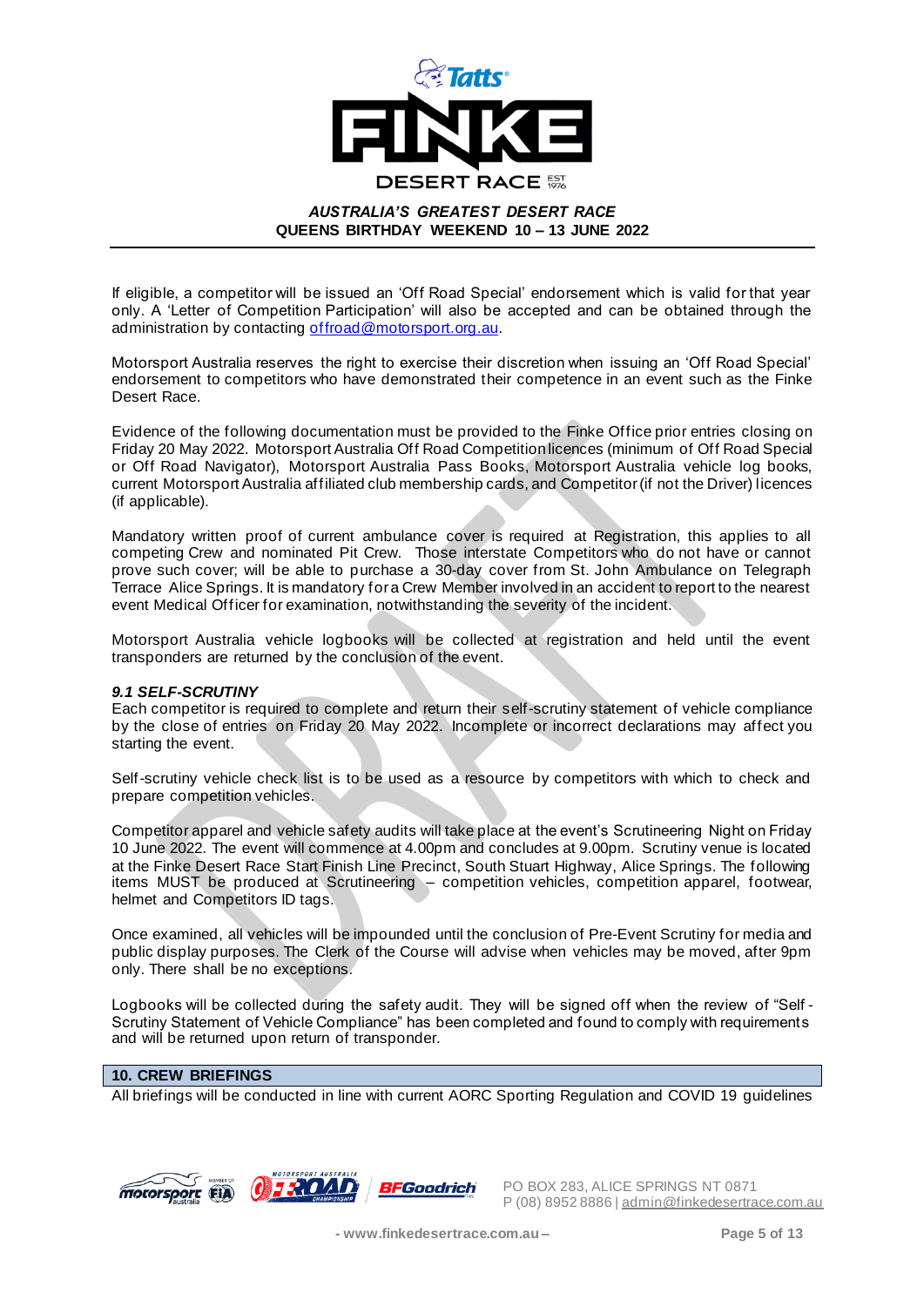

Refer Article 10 of the 2022 BFGoodrich Motorsport Australia Off Road Championship Sporting Regulations.

A briefing for competing Crew will be conducted one hour and fifteen minutes prior to the first vehicle's start time on Race Day 1 – Sunday 12 June 2022 commencing at 6.45am. Each entry is only allowed to have ONE crew member in attendance due to COVID-19.

There will be no briefings on Prologue Day (Saturday 11 June 2022) or Race Day 2 (Monday 13 June 2022) unless it deemed necessary due to a change in event proceedings or conditions at which time a bulletin will be issued.

The briefing will take place at Start/Finish Line – Alice Springs (Race Day 1 and if required on Prologue Day). If required on Race Day 2, Briefing will be at the Start/Finish Line Finke. Attendance at each Crew Briefing by each entered Crew Member (Driver, Co-Driver, Navigator) is compulsory with each competing Crew Member required to sign on. Sign on will commence 20 minutes prior to Crew Briefings.

Sign on is compulsory and will be at the following times:

- 6.25am to 6.45am Saturday 11 June 2022 (Prologue)
- 6.45am to 7.05am Sunday 12 June 2022 (Race Day 1)
- 6.25am to 6.45am Monday 13 June 2022 (Race Day 2)

Cases of non-attendance are to be referred to the Stewards by way of a formal charge, which may result in a penalty.

## **11. RUNNING DETAILS**

#### *11.1 REGISTRATION*

All Competitors must register at the Finke Desert Race Registration Centre; Finke Start/Finish Venue, South Stuart Highway, Alice Springs, between Tuesday 7 and Thursday 9 June 2022, 11.00am and 6.00pm. Competitors must produce their current Motorsport Australia Off Road Competition Licence, current Motorsport Australia affiliated car club membership card and Motorsport Australia vehicle logbook. All Crew listed on the entry must sign on and produce proof of ambulance cover through presentation of relevant insurance.

#### *11.2 GENERAL*

The venue for the event will be from Alice Springs to Aputula Community (Finke). The event will consist of Competition from Alice Springs to Aputula Community (Finke), which is approximately 225 kilometres in length, and return. This occurs on a prominently marked course of various types of terrain, including sand, clay, river/creek crossing, stony sections and dirt tracks. There are also numerous large trees and other obstacles close to the edge of the track. Competitors should also note that Spectators Camp the entire length of the track and their presence should be considered. Due to the nature of the track, the dust hazard needs to be considered.

The track used for the Finke Desert Race is a public road, and therefore it may be driven in road registered vehicles any time prior to the official closing of the road at 6:00am on Sunday 12 June 2022. All Territory and Federal Road Regulations apply.

The Start/Finish Line is located approximately 1.5 kilometres from the airport turn off on the South Stuart Highway, Alice Springs, NT. The return leg is over the same course in reverse. Competitors may camp overnight at Finke and are responsible for their own camping equipment. Amenities at Finke are extremely limited and Competitors should be prepared for extreme weather conditions. There is also **limited mobile service/coverage in Finke.** Toilet facilities are provided but no shower facilities are

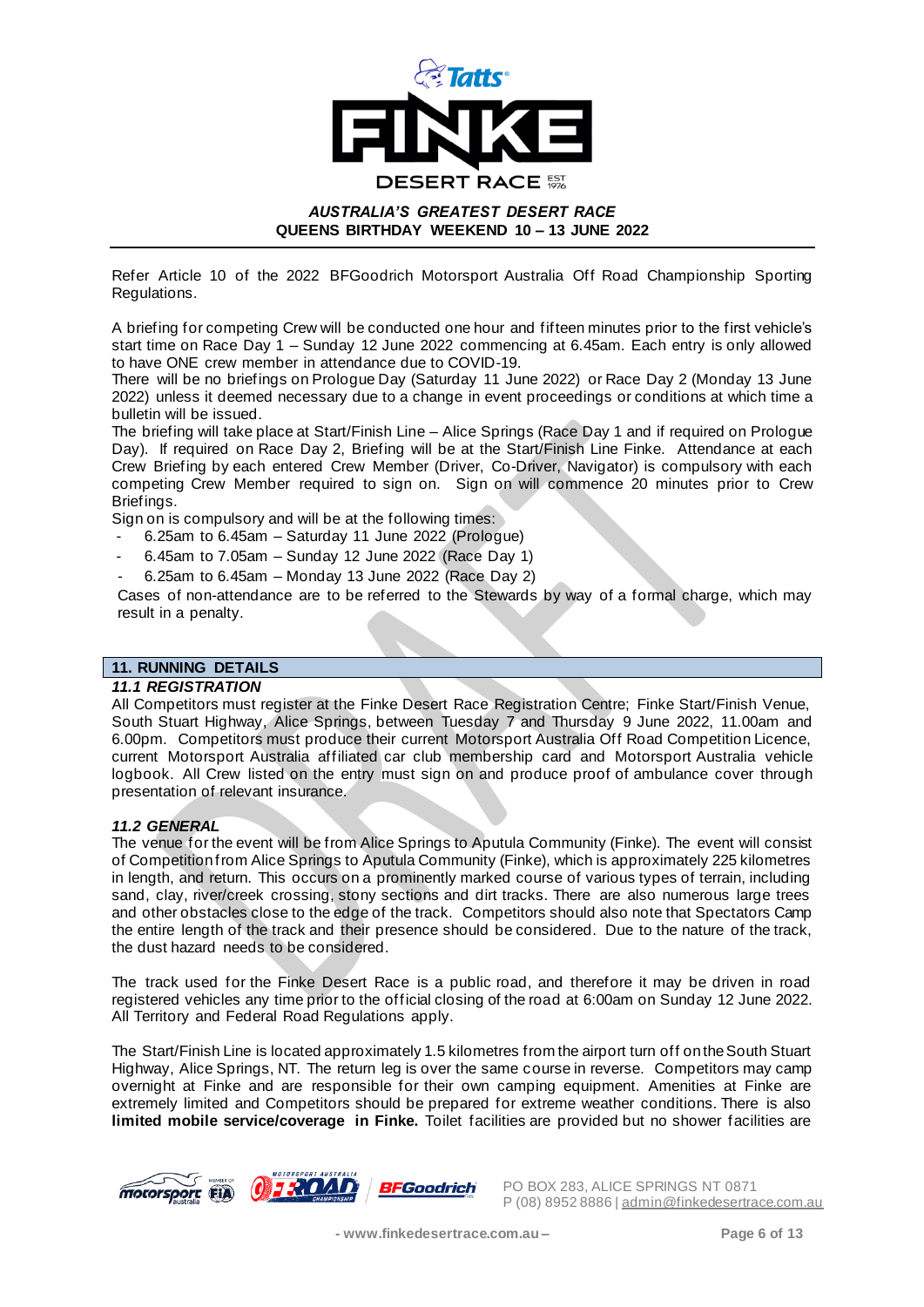

available. Limited catering is available to competitors and nominated crew and entry form should be checked if this service is required.

The event will be conducted in two (2) sections of approximately 225 kilometres in length. The total competitive distance will be approximately 450 kilometres. The competition will start at 7.30am on Sunday 12 June 2022 and will be preceded by a prologue to determine starting positions.

#### *11.3 RECONNAISSANCE*

The 2022 Tatts Finke Desert Race track is a public road and closed for the event proper. The course may be driven in road registered cars **only** and licensed Drivers at any time. State and federal road rules apply.

#### *11.4 PROLOGUE*

The prologue will be held on Saturday 11 June 2022 starting at 8.00am. Vehicles will depart one at a time at one-minute intervals. The length of the prologue will be approx. 8 kilometres. Competitors will start the prologue in an order advised by the Sporting Directorbased on anticipated speeds within class, and prologue start times will be issued as per 2022 BFGoodrich Motorsport Australia Off Road Championship Sporting Regulations. Competitors who do not complete the prologue may apply to the Organisers to be seeded. The closing time for applications for seeding will be 11.15am.

A sighting lap for prologue will commence at 7.10am **SHARP**. Competitors are to make their way to the prologue start line in either race vehicles (in full racing attire) or in a private suitable 4WD. Race vehicles will leave before private 4WD vehicles.

#### *11.5 START TIMES*

Race Day 1 – Vehicles will start in order as determined by prologue. First vehicle will depart at 7:30am. The first ten vehicles, as determined by prologue, will start one at a time at two-minute intervals. Vehicles in positions 11 to 20 will start one at a time at 1 minute and 30 second intervals. 21 to 76 will start one at a time at 30 second intervals. The remainder of the field will start two at a time at thirty second intervals.

Race Day 2 – Vehicles will start in order as determined by corrected time from Race Day 1. First vehicle will depart at 7:15am. Vehicles finishing within twenty minutes of the leader will start on corrected time. The remainder of the field will start one at a time at one-minute intervals.

## *11.6 PASSAGE CONTROLS*

Competitors will not be required to stop at any passage control unless instructed by an Official, or unless stopping to report an incident. It is the Competitors' responsibility to notify officials of any assistance they may require from their Crew. This information will be available at the Competitors Information Centre at the Start/Finish line and at Race Control, Finke. In addition to notifying the nearest Official (be it, checkpoint, fuel stop or sweep vehicle, all Competitors must sign off with an Official at Finke or Alice Springs Checkpoints upon their return. The only exception to this is where a Competitor is in the care of Medical Personnel. Failure to notify Officials may result in a fine or penalty, as determined by the Steward).

## *11.7 REFUELING*

Refer Article 5.10 of the 2022 BFGoodrich Motorsport Australia Off Road Championship Sporting Regulations and Article 4.6 (c) of the Off Road Standing Regulations. No fuel is available at the Start/Finish Line – Alice Springs.

Only Opal and diesel fuel is available at Finke (Aputula Community).

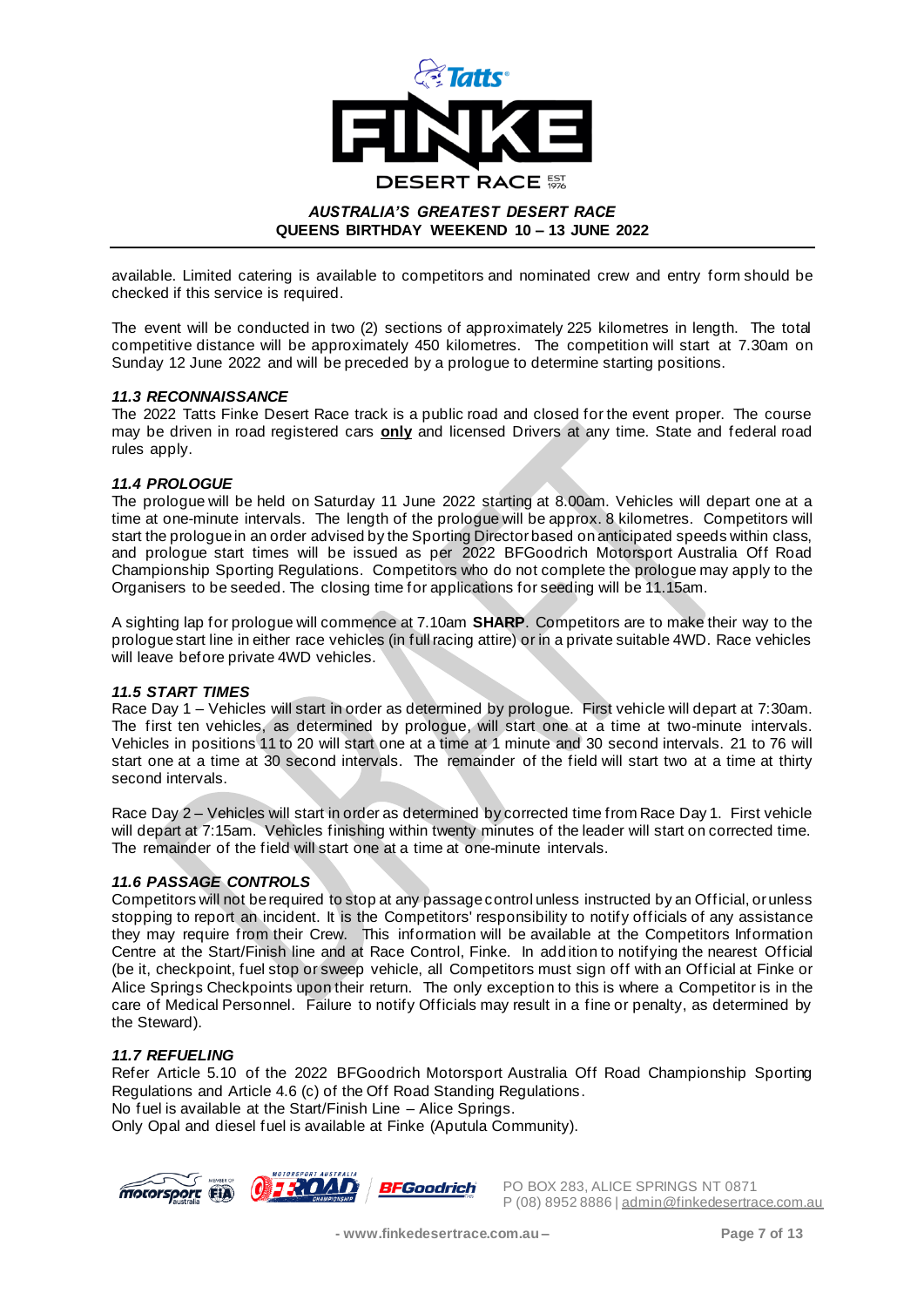

Race fuel package may be purchased from the Club for the cost of \$50.00 per fuel stop, per day. This cost includes fuel and transportation. Refuelling stops will be manned by volunteers and whilst every effort will be made to complete refuelling in a timely manner, the Club takes no responsibility for delays. Competitors will be refuelled on a first come, first served basis. Fuel will be provided at the following points:

- Fuel Stop 1 *(68 kms from Alice Springs Start/Finish Line)* both days
- Fuel Stop 2 *(116 kms from Alice Springs Start/Finish Line)* both days
- Fuel Stop 3 *(172 kms from Alice Springs Start/Finish Line)*  both days

No personal fuel containers will be carried to Fuel Stops 1, 2 and 3. Fee is set at a standard rate and will not be adjusted. No refund will be given if Competitor fails to make refuelling points.

Fuel must be 'Commercial Fuel' or 'Diesel Fuel' in accordance with General Requirements Schedule G and Off Road General Requirements GR27 of the 2022 Motorsport Australia Manual.

Attire for Crew shall comply with Article 4.6 (c) of the Off-Road Standing Regulations of the 2022 Motorsport Australia Manual.

## *11.8 GEAR (NOT FUEL) TRANSPORT COSTS - \$55.00*

A gear package is available at a fee of \$55.00. Goods will be transported to:

- 1. Fuel Stop 1 minimal spares e.g. tyres.
- 2. Fuel Stop 2 minimal spares e.g. tyres.
- 3. Fuel Stop 3 minimal spares e.g. tyres.

4. Finke checkpoint – Minimal (at the discretion of the transporters), fuel, swag/tent, spares and personal effects.

The location and times of gear drop off and collection will be confirmed closer to the event and listed in the official Competitor Information Guide. Competition numbers must be marked on all items. Although every care is taken to secure Competitor's goods, no responsibility is taken, and no compensation shall be paid for items lost or stolen.

#### *11.9 RESTARTING*

Competitors not completing any section may make application to the Clerk of the Course to start a subsequent section. If allowed to start a subsequent section, they will be required to report to the starter at their allocated time. Cut-off times for receipt of such applications will 4.00pm, Sunday 12 June 2022.

#### *11.10 ALLOWED TIME*

To be classified as a finisher, a Crew shall complete a section within the time allowed as follows: Section 1 (Race Day 1): The course will be closed at Bundooma 2 hours 15 minutes after the allocated

departure time of the last Competitor from the Start/Finish line. Section 2 (Race Day 2): The course will be closed at Bundooma 2 hours after the allocated departure time of the last Competitor from the start line at Finke.

Total Elapsed Time: The total elapsed time for each day will be 4 hours from the Competitors start time. Should time exceed this, the Competitor will be deemed Out of Time (OOT).

#### **12. PENALTIES**

*12.1* In addition to the penalties provided for in Article 20 of the 2022 BFGoodrich Motorsport Australia Off Road Championship Sporting Regulations, the following penalties may be applied by the Stewards of the Event for the actions indicated.

- Non-attendance at Crew Briefing penalty will be at Stewards' discretion.
- Driving an unregistered vehicle or permitted vehicle on the racetrack outside of the organised Reconnaissance – penalty at the Stewards' discretion.





**MOTORSPOTE CONDUCT 283, ALICE SPRINGS NT 0871** P (08) 8952 8886 | admin@finkedesertrace.com.au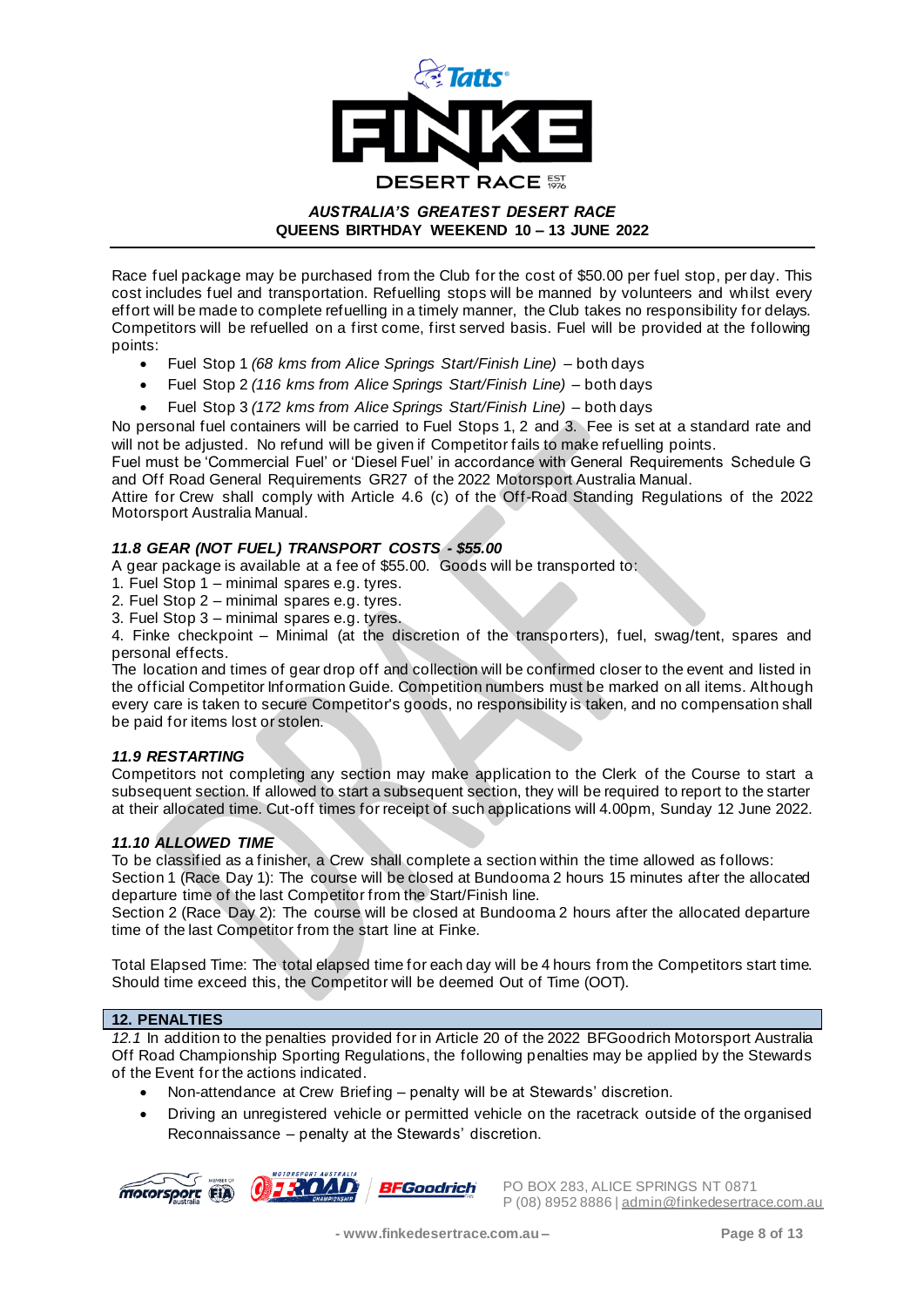

## **13. PROTESTS**

Protests, if any, shall be lodged in accordance with the NCR in the 2022 Motorsport Australia Manual.

Crews are reminded that, in accordance with the NCR's, there is no right of protest or appeal against the decision of a Judge of Fact.

## **14. PIT AREA, PADDOCK AREA**

Refer to Article 15 (b) and (c) of the Off-Road Standing Regulations in the 2022 Motorsport Australia Manual.

- Pit and competing Crews must display their passes on the outside of garments at all times whilst in the Pit Area.
- Smoking and the consumption of alcohol are not permitted in the Pit or welding area.
- No unauthorised persons, including persons under the age of 16, are permitted in the Pit Area.
- Crew Members are reminded of their responsibility regarding the wearing of passes at all times and of the entry of unauthorised persons into their Pit Area.
- Welding may only occur in the area designated for this purpose.
- The Pit and Paddock Areas will be clearly signed and fenced.
- Entry in and out of the Pit Area must be via the designated entry point/s.

Breaches of these Regulations may be referred to the Stewards by way of a formal charge, which may result in a penalty.

#### *LAND OWNERS*

LAND OWNERS HAVE GIVEN THEIR PERMISSION FOR THE EVENT TO PROCEED AND YOU DRIVE ON THEIR PROPERTY THANKS TO THEIR GOODWILL. PLEASE DO NOT ABUSE THE PRIVILEGE. It is expected that Competitors will instruct their Crew to remove all litter, including fuel, oils, carpet, etc. from their camps and extinguish all fires.

#### *APUTULA TOWNSHIP AND CAMPGROUND*

All relevant road rules apply at Aputula Community, including the camping area. Helmets and seat belts (as applicable) must be worn at all times. Competitors and Crew are asked to respect Sacred Site areas at Aputula.

These areas will be marked.

Campers found within these areas will be required to move. No competing vehicles are permitted to be ridden in any spectator area. This applies to the Finke and Alice Springs Start/Finish venues. There is no mobile phone service at Aputula community or the Finke campground.

#### **ALCOHOL**

Finke Township (Aputula Community) is a dry community and alcohol is prohibited. **NO ALOCHOL IS TO BE CONSUMED WITHIN THE APUTULA COMMUNITY INCLUDING THE CAMPING AREA** 

## **15. GENERAL**

#### *15.1 RECOVERY*

Where a vehicle breaks down during an event, Competitors may recover the vehicle only after the official road closure expires at 6.00pm (until 6.00am) on both race days. At no time may any part of the





**MOTORSPOTE CONDUCT 283, ALICE SPRINGS NT 0871** P (08) 8952 8886 | admin@finkedesertrace.com.au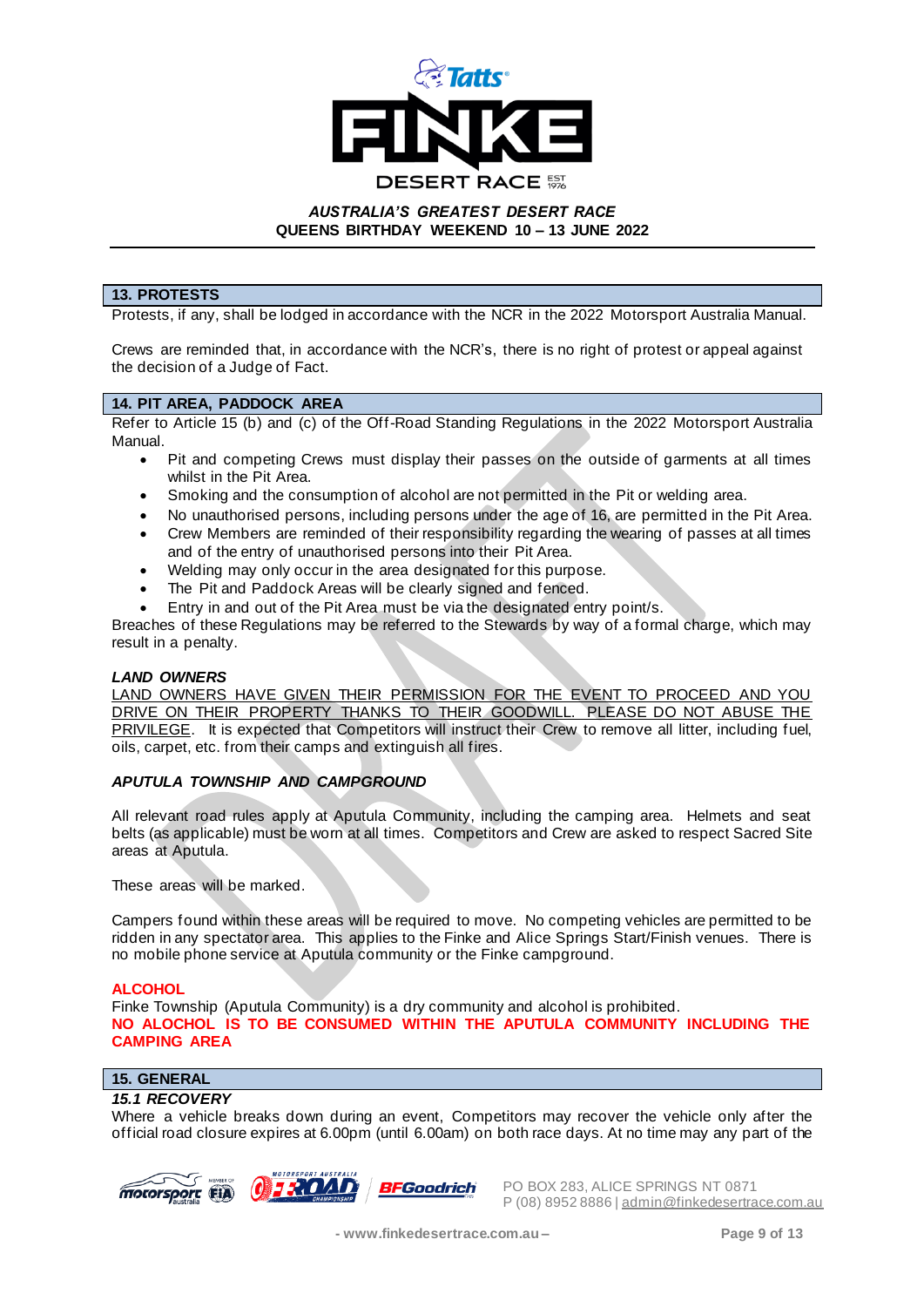

course be used to recover the vehicle, nor may any part of the course be traversed to access the vehicle for recovery outside of these times. Finke Desert Race Track utilises a public road which is officially closed to all but race vehicles and official vehicles. Vehicles other than these are not, by law, permitted on the track and Drivers may be prosecuted by Northern Territory Police should they not adhere to this ruling.

#### *15.2 SWEEP VEHICLES*

Sweep vehicles will traverse the course prior to and following competition. These vehicles are identifiable by signage e.g. OSV1, OSV2 etc.

#### *15.3 INCIDENT REPORTS*

Incident Reports are to be completed on the prescribed form and handed to the Checkpoint Official at Finke (Aputula) on Race Day 1 or the Clerk of the Course on Race Day 2. Vehicles which are involved in an accident involving damage shall be re-examined by the Chief Scrutineer or his delegate before being permitted to take further part in the competition.

All Competitors must make every possible effort to allow faster vehicles to overtake, pulling to the side and stopping if necessary. Competitors are to make clear their intentions to overtake, by both sounding their horn and flashing headlights when approaching slower vehicles. For Regulations relating to lighting, refer to the 2022 Motorsport Australia Manual, General Requirements for Off Road Vehicles. It is the Competitors' responsibility to notify officials of any assistance they may require from their Crew. This information will be available at the Start/Finish Line Alice Springs and at Finke Checkpoint. It is the responsibility of Crew to check with Officials at Finke or the Start Finish Line Alice Springs for any information regarding Competitors. Officials are not responsible for finding Crew.

#### *15.3 COMPETITOR SIGN OFF*

It is compulsory for any Competitor who withdraws during the event to register their withdrawal at either the Alice Springs Start/Finish Line or Finke Checkpoint at the first available opportunity, stating the reason for withdrawal. Any Competitor failing to do so may be charged and referred to the Stewards.

The only exception to this is where a competitor is in the care of medical personnel. Please note that the Organisers are under no obligation to recover machinery that has failed to finish the event. Whilst volunteers will endeavour to assist Competitors by recovering machinery, they are under no obligation nor have any responsibility to do so nor are they accountable for the safety/condition of said machinery.

Competitors who break down along the course are to notify the nearest checkpoint or official sweep vehicle if they require a message to get to their Crew either in Alice Springs or Finke. It is the Competitors' responsibility to notify Officials of any assistance they may require from their Crew. This information will be available at the Start/Finish Line Alice Springs and at Finke Checkpoint. It is the responsibility of Crew to check with Officials at Finke or the Start Finish Line Alice Springs for any information regarding Competitors. Officials are not responsible for finding Crew.

#### *15.4 JUDGES OF FACT*

Control Officials, Starter and Timekeepers will be deemed Judges of Fact regarding whether or not a vehicle follows the prescribed course, relative order, time of arrival, and direction of travel, direction of entry into controls, start procedure and jumping the start.

#### *15.5 SAFETY*

Refer to Article 13 and 14 of the Off Road Standing Regulations in the 2022 Motorsport Australia Manual in relation to:

• Fire extinguishers

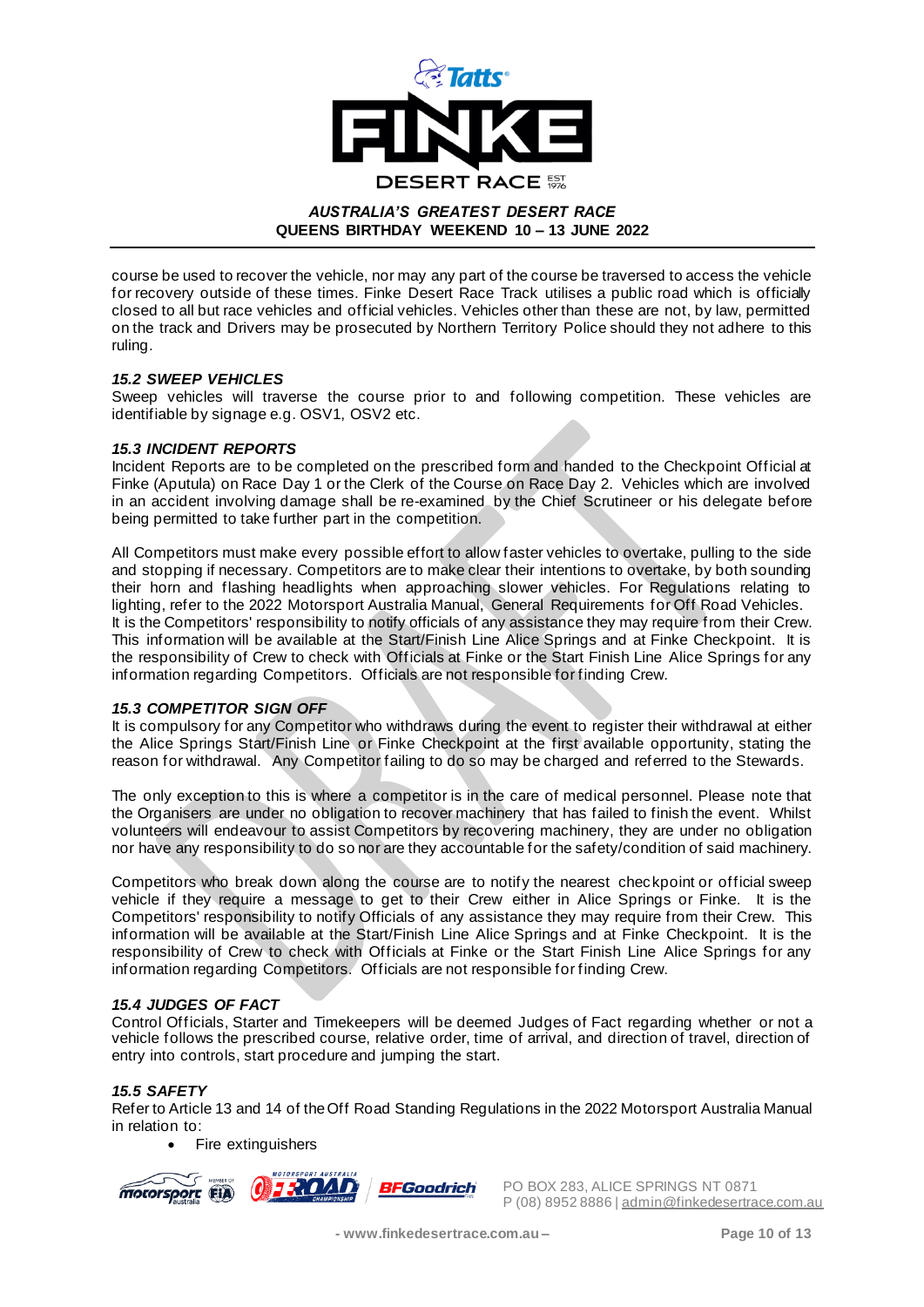

- Hot Work Area
- **Emergency Procedures**
- Procedures in Case of Injury
- Warning Triangles
- Flags

In addition all vehicles must comply with the following:

a) All vehicles are required to carry a minimum of one (1) litre of potable water per person.

b) Fitted and fully functional UHF Citizen Band radios are mandatory in all vehicles. 5-watt handheld radios will be accepted. Nominated channels will be advised.

c) Competitors/Crew must not ride on vehicles, other than in seats provided.

d) No vehicle shall drive against the prescribed direction of travel on the course.

e) Competitors are reminded that in the event of an accident, the Off-Road Long Course Emergency Procedure applies. Refer to the Off-Road Standing Regulations in the 2022 Motorsport Australia Manual.

## *15.6 ALCOHOL, DRUGS AND OTHER SUBSTANCES*

Any holder of a Motorsport Australia Competitor or Officials licence (or equivalent licence issued by another ASN) may be tested for the presence of drugs (or other banned substances) and subject to a penalty (ies) for a breach in accordance with the Australian National Anti-Doping Policy and/or the Motorsport Australia Illicit Drugs in Sport (Safety Testing) Policy as published on the Motorsport Australia website. Consumption of alcohol in the paddock, pits or any section of the Competition venue/course under the control of the Officials is forbidden until all Competition is concluded each day. Accordingly, any holder of a Motorsport Australia Competitor or Officials licence (or equivalent licence issued by another ASN) may also be tested for the presence of alcohol by a Motorsport Australia Accredited Testing Official (CATO) in accordance with the Motorsport Australia Alcohol Policy.

#### **16. COMMERCIAL RIGHTS AND MEDIA**

#### *16.1 MERCHANDISE*

With the awarding of merchandising for 2022 to a Contractor, Competitors are not permitted to sell clothing or other items to the public. Failure to adhere to this instruction will result in the withdrawal of entry or other penalty as deemed appropriate by the committee. Entry into this event constitutes acceptance of this condition.

#### *16.2 IMAGE RIGHTS*

All persons participating in the Tatts Finke Desert Race acknowledges that by participating in the events, they authorise the Organiser (Finke Desert Race Incorporated) and its legal agents to reproduce and represent, without any form of remuneration whatsoever, their names, voices, pictures, biography, and more generally their sporting participation in the context of the Tatts Finke Desert Race, and likewise the brand(s) of their bike/car parts and bike/car manufacturers and sponsors, in any form, on any existing or future medium, in any format, for any publicity to the public worldwide, for any use, including for advertising and/or commercial purposes.

## *16.3 IMAGE AND VISION RIGHTS AND IN-CAR CAMERAS*

Any video or digital footage taken by Competitors (in-car or otherwise), shall not be aired on television (free to air or cable) or made available for sale, without the prior written consent of Finke Desert Race Incorporated. Please refer to Article 16 of the 2022 BFGoodrich Motorsport Australian Off Road Championship Sporting Regulations.

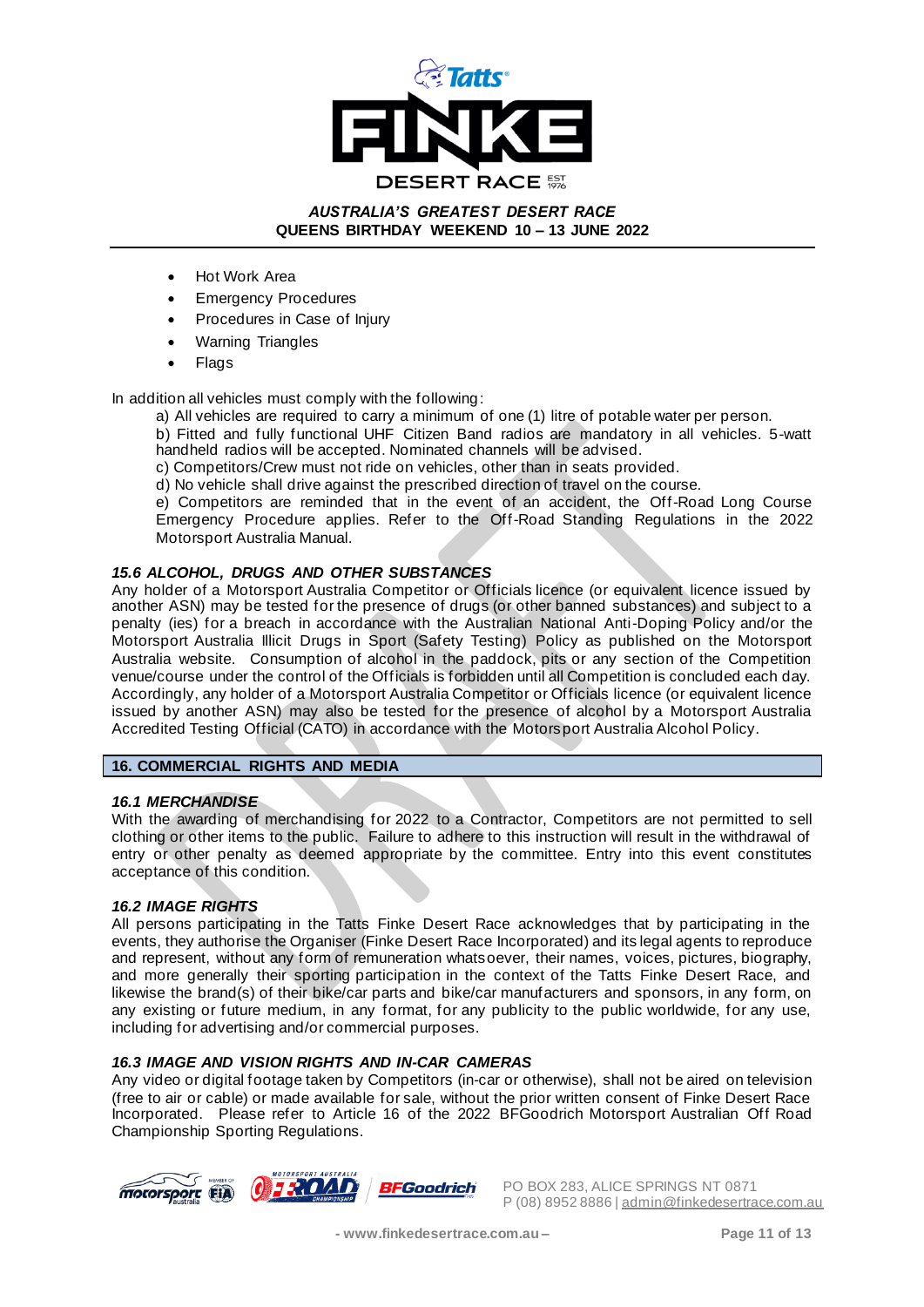

## *16.4 USE OF THE 'FINKE DESERT RACE' LOGO BY COMPETITORS AND THEIR SPONSORS.*

Finke Desert Race Incorporated holds the exclusive rights to use the 'Finke' branding. It is expressly forbidden to use the logo:

- On any submission to seek financial and/or institutional partners.
- On any press presentation material featuring the Competitor or sponsor.
- On any video medium.
- It may not at any time be associated directly or indirectly with any commercial or institutional branding.
- It is strictly prohibited to sell or distribute products partly or wholly bearing the Finke branding.
- On the Driver's/rider's apparel, helmet, and race vehicle.

## *16.5 MEDIA OBLIGATIONS*

All Drivers/crews participating in the 2022 Tatts Finke Desert Race undertake to make themselves available to participate upon request in:

- Any press conference during the Event,
- Any other media-related event prior to, during, and after the Event.

*16.5.1* In entering a round of the 2022 BFGoodrich Motorsport Australia Off Road Championship, Competitors agree to assist the Australia Off Road Championship in the promotion of the Championship and, the 2022 BFGoodrich Motorsport Australia Off Road Championship television broadcast and social media production.

*16.5.2* By entering a round of the 2022 BFGoodrich Motorsport Australia Off Road Championship, the Competitor agrees to relinquish any claim or right to any images or vision recorded for the 2022 BFGoodrich Motorsport Australia Off Road Championship broadcast or social media production, or any other material related to that broadcast or social media production.

*16.5.3* Any filming or any other means of recording images or vision for commercial purposes at a round of the 2022 BFGoodrich Motorsport Australian Off Road Championship by any Competitor is strictly forbidden unless they have the prior written permission of Motorsport Australian and Finke Desert Race Incorporated.

*16.5.4* Motorsport Australia/ and Finke Desert Race Incorporated may provide In-Car camera's to be fitted to selected cars during an event. Competitors must provide access to any Motorsport Australia or Finke Desert Race Incorporated appointed technician, to install and service the camera and associated equipment.

## **17. SPONSOR'S ADVERTISING**

An area 300mm wide x 300mm high must be reserved unencumbered on the bottom of the front bonnet and on each side of 'front door' area for major sponsor's advertising or for promotion of the 2022 Tatts Finke Desert Race.

## **18. PASSES**

Passes will be issued to all nominated Competitors and officials. Passes will allow admittance to: the Scrutineering, venue, the event venue, Presentation and access to the Pit Area. Passes will be issued to all Competitors at Registration. In addition to Competitor passes two (2) passes will be available for Crew. Two (2) additional Crew passes are available for purchase, at a cost of \$90 each – see online entry for details. The maximum number of Crew per car is four (4) people.

## **19. GST**

The Goods and Services Tax affects the payments of prize money. If you do not provide an ABN or declare the sport is a hobby, the Promoter must withhold 49% of prize money over \$75.00 which is





 $\widetilde{m}$   $\widetilde{m}$   $\widetilde{m}$   $\widetilde{m}$   $\widetilde{m}$   $\widetilde{m}$   $\widetilde{m}$   $\widetilde{m}$   $\widetilde{m}$   $\widetilde{m}$   $\widetilde{m}$   $\widetilde{m}$   $\widetilde{m}$   $\widetilde{m}$   $\widetilde{m}$   $\widetilde{m}$   $\widetilde{m}$   $\widetilde{m}$   $\widetilde{m}$   $\widetilde{m}$   $\widetilde{m}$   $\widetilde{m}$  P (08) 8952 8886 | admin@finkedesertrace.com.au